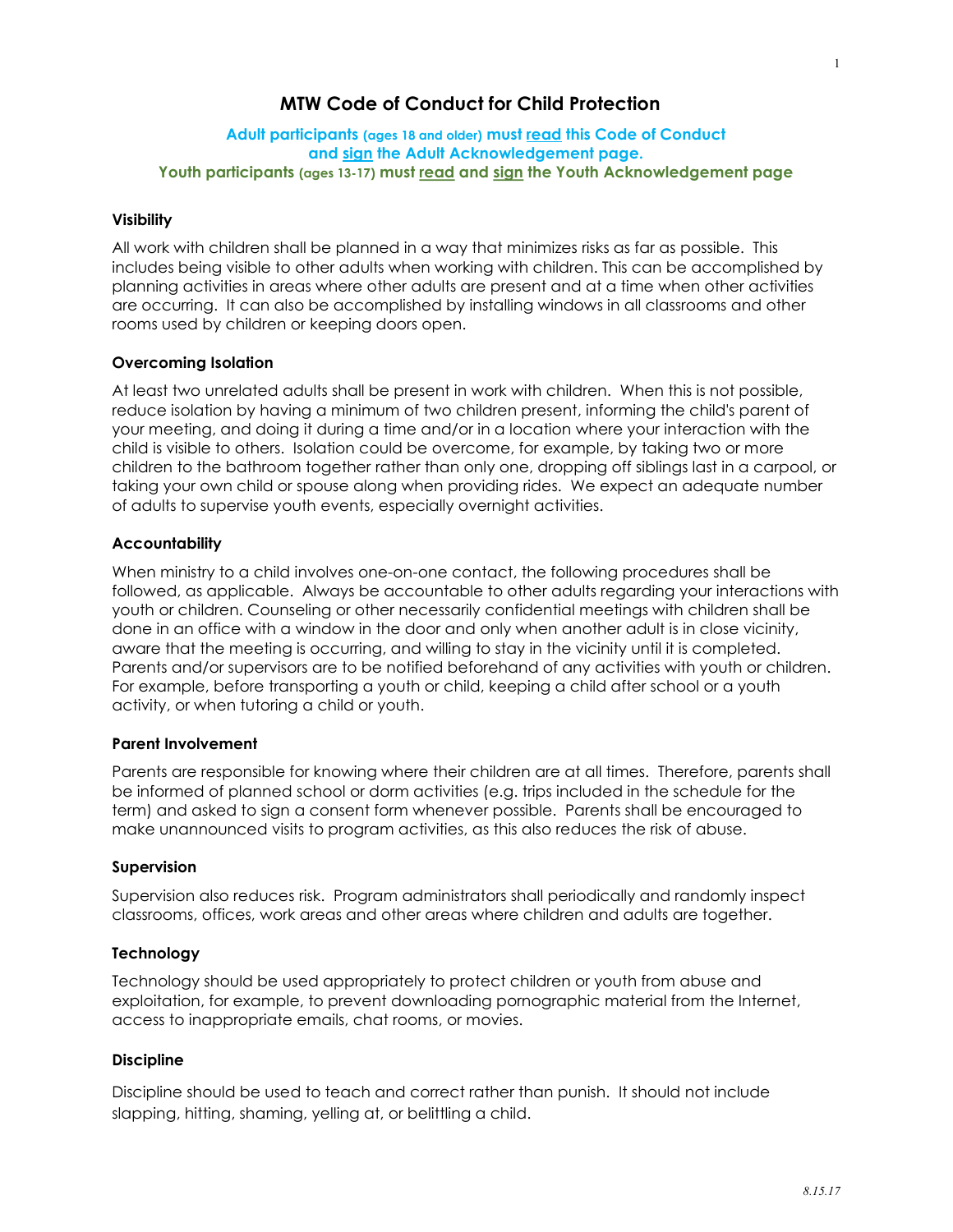#### Touch

Because healthy, caring touch is valuable to children but unhealthy touch is abusive, the following guidelines apply. Touch shall be open rather than secretive. A hug in the context of a group is very different from a hug behind closed doors. Touch should be in response to the need of the child, and not the need of the adult. Touch should be age-appropriate and generally initiated by the child rather than the adult. It should be with the child's permission and any resistance from the child should be respected. Touch should always communicate respect for the child. Adults should avoid doing things of a personal nature for children that they are able to do for themselves, including dressing, bathing, etc. Adults and other youth or children should not hit, slap, pinch, push, hold against their will, or otherwise assault children. The following signs of affection are generally appropriate within specific contexts: verbal praise, side hugs, shoulder to shoulder hugs, pats on the shoulder, back, or head (when culturally appropriate). For smaller children, touching their hands, faces, shoulders and arms, arms around their shoulders, hugs, or holding them when others are present. The following behaviors between staff or volunteers and children are inappropriate or may be perceived as inappropriate and shall not be engaged in: touching buttocks, chests, genital areas, or thighs; showing affection in isolated areas or when alone with a child; sleeping in bed with a child; inappropriate comments that relate to physique or body development; flirtatious or seductive looks; any form of affection that is unwanted by the child; showing sexually-suggestive videos or playing sexually-suggestive games with any child; any behavior that could be interpreted as sexual in nature. Team members shall monitor each other in the area of physical contact, helping each other by pointing out anything that could be misinterpreted.

# Verbal Interaction

Words can also be used to support and encourage a child, such as praise, positive reinforcement, and appropriate jokes. Inappropriate verbal interaction includes the following: shaming, belittling, humiliating, name calling, using harsh language that may frighten, threaten or humiliate the child, cursing, or making derogatory remarks about the child. Adults shall avoid favoring or showing differential treatment to particular children or youth to the exclusion of others.

Inappropriate verbal interaction also includes telling off-color or sexual jokes, making sexually suggestive comments, telling inappropriate secrets, or inappropriately discussing sexual encounters or desires with children.

#### Reporting of Abuse

When anyone has reason to suspect or has knowledge of child abuse within the scope of MTW's work and ministry, he or she must report it immediately to one of the following in the MTW office: the director of Spiritual Life, the Chief Operations Officer, or the Personnel director. It is preferred that the initial report be made either in-person, via telephone conversation, or electronic mail, without taking any other action or doing any preliminary investigation.

# Child Protection Policy

Child abuse (sexual, physical, and emotional) or neglect is not tolerated by Mission to the World (MTW). Anyone who is determined to have committed, been convicted of, or confessed to child abuse or sustained an unrepentant neglect is not eligible for service and, if serving, will have their relationship with MTW terminated.

In order to prevent child abuse, MTW addresses child safety through appropriate screening.

Anyone who is known or determined to have committed abuse of a child under the age of 18 or of a mentally or emotionally handicapped person at any time during his/her adult life is not eligible for service either as a missionary or a volunteer and, if already serving, will have his/her relationship with MTW terminated immediately, with no later opportunity to serve as a missionary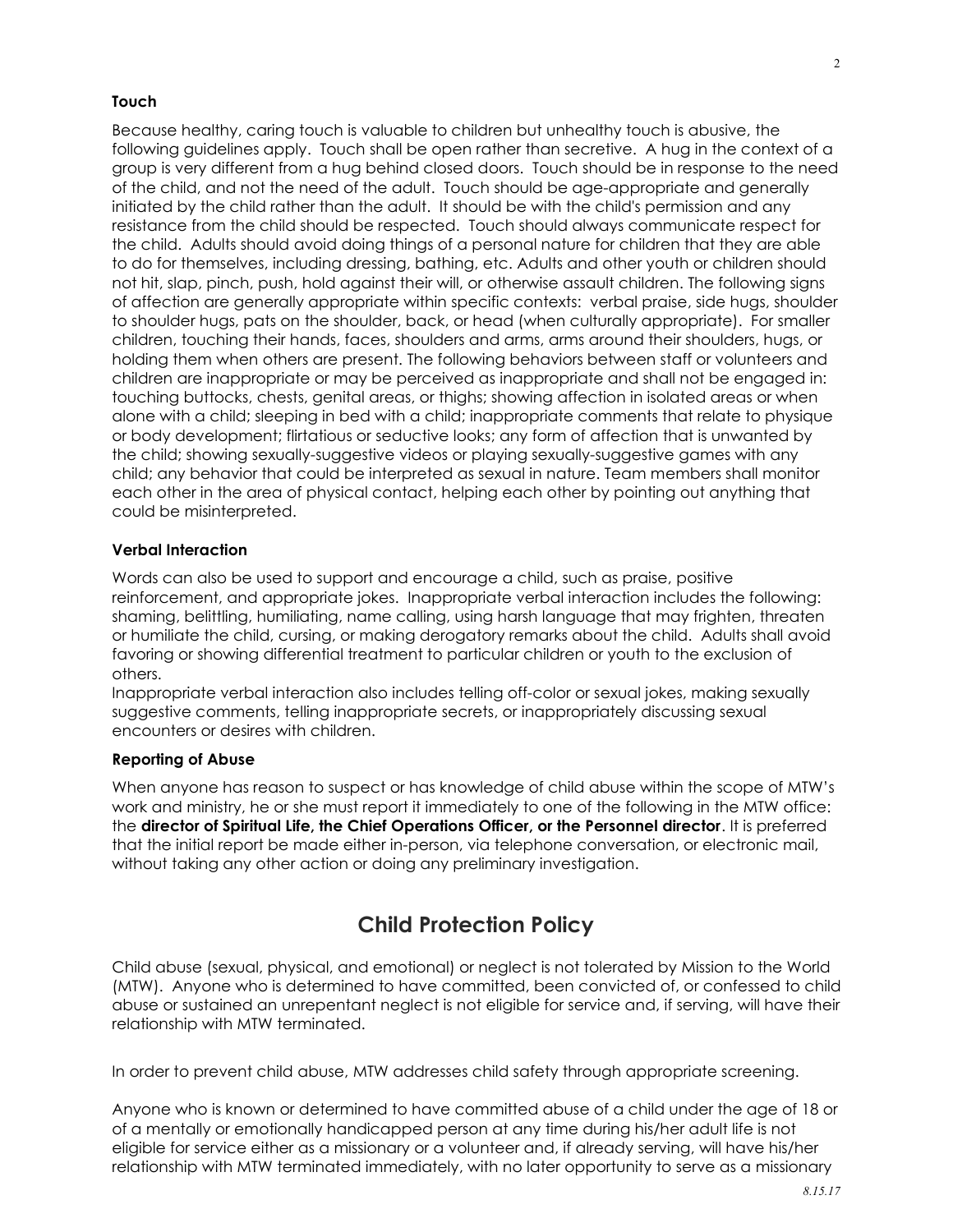or a volunteer, accompany a missionary for an assignment, or be on MTW properties. MTW will not knowingly allow anyone who has been convicted of child abuse to participate in any ministry, either as a missionary, staff or volunteer.

Anyone who committed child abuse or neglect before the age of 18 will be evaluated on a case-by-case basis, taking into account such factors as age, seriousness of the offense, acknowledgement of responsibility, and effective treatment.

If MTW is asked for a reference, MTW will generally disclose the reasons for termination when the termination involves abuse. Further, if MTW becomes aware that a former missionary or volunteer of MTW becomes employed by another organization where the individual has access to children, MTW will normally make that organization aware of the reasons for MTW's termination of employment of the individual.

The MTW Child Protection Policy will be utilized in determining appropriate administrative actions for anyone accused of or found to have committed child abuse or neglect.

If a person is found guilty, they will not be allowed to voluntarily resign. In cases where corroborating evidence shows that a person previously employed by MTW committed child abuse while in the employ of MTW, their personnel file will reflect such and they will be considered ineligible for re-hire.

Any missionary whose dependent children have been determined to have committed child abuse or neglect will be asked to follow through with the action plan put in place to resolve the causes and effects of the abuse, taking into account such factors as age, age difference between offender and victim(s), seriousness of the offense(s), acknowledgement of responsibility, and effective treatment. Failure to do so will lead to termination of the missionary's relationship with MTW. Reapplication would be evaluated on a case-by-case basis and involve effective treatment and other factors listed above.

When ministry includes working with children, MTW will allow missionaries to serve under another agency only if that agency has a child protection policy conforming to the Best Practice Standards of the Child Safety Protection Network.

Every MTW team, regardless of the location (within the U.S. or foreign) must investigate the child protection laws of their jurisdiction.

Failure to follow the Child Protection Policy or the Code of Conduct will result in disciplinary action up to and including termination.

No portion of this policy can be amended by any individual, nor can any individual grant permission to deviate from the policy, except where mandated by local laws. Any change to this policy must be granted by CMTW.

Continued on next page.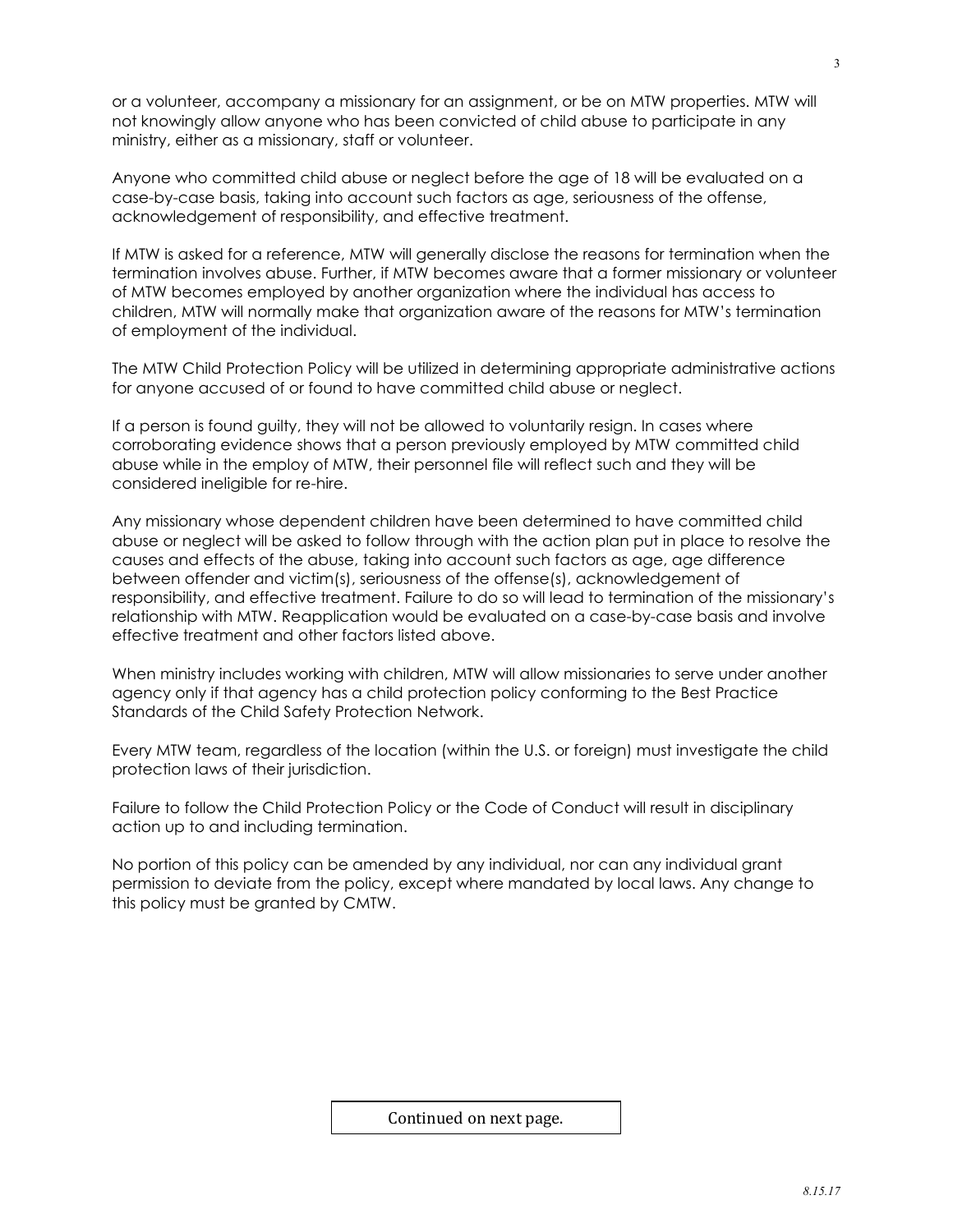# MTW Code of Conduct Acknowledgement Form – Adult version

I will not commit abuse upon any child or willingly allow any harm or abuse to occur to a child.

I understand I have a responsibility to report any and all suspicions of child abuse or harm.

I understand that all one-adult-to-one-child situations are to be avoided whenever possible, and I strive to avoid such situations with children other than my own. When unavoidable, I will take steps to eliminate isolation and unnecessary risk.

I will not participate in activities or ongoing communication with any child without the knowledge and consent of his or her parents.

I will not use language or behavior towards children that is inappropriate, harassing, abusive, sexually provocative, demeaning or culturally inappropriate.

I will not invite any unaccompanied children into my home without the knowledge and consent of their parents, and the presence of another adult.

I will act with caution and discretion when posting photos online that include children, taking into consideration clothing, parental consent and who has access to the photo.

I understand that corporal punishment of any child other than my own is forbidden.

I am responsible for my visitors and am aware that if they engage in any ministry they must follow the procedures and policies applicable to volunteers.

I understand that if any accusation of child abuse is made against me or a family member, we may be required to cease contact with the alleged victim and or other children until an appropriate assessment is made.

I agree to fully cooperate with any child safety assessment by Mission to the World.

I understand that a report may be made to law enforcement and child protection agencies locally and in the United States.

I will remain open to learn and to be instructed as to appropriate ways of complying with this code of conduct.

I agree to comply with MTW's code of conduct as written.

 $\mathcal{L}_\text{max}$  and  $\mathcal{L}_\text{max}$  and  $\mathcal{L}_\text{max}$  and  $\mathcal{L}_\text{max}$ Printed Name

\_\_\_\_\_\_\_\_\_\_\_\_\_\_\_\_\_\_\_\_\_\_\_\_\_\_\_\_\_\_\_\_\_\_\_\_\_\_\_\_\_\_\_\_\_\_\_\_\_ Signature

 $\overline{\phantom{a}}$  , and the set of the set of the set of the set of the set of the set of the set of the set of the set of the set of the set of the set of the set of the set of the set of the set of the set of the set of the s Date

 $\overline{\phantom{a}}$  , and the set of the set of the set of the set of the set of the set of the set of the set of the set of the set of the set of the set of the set of the set of the set of the set of the set of the set of the s Name of your church

Please give this signed page to your team leader or to your MTW contact if you are not part of a team.

4